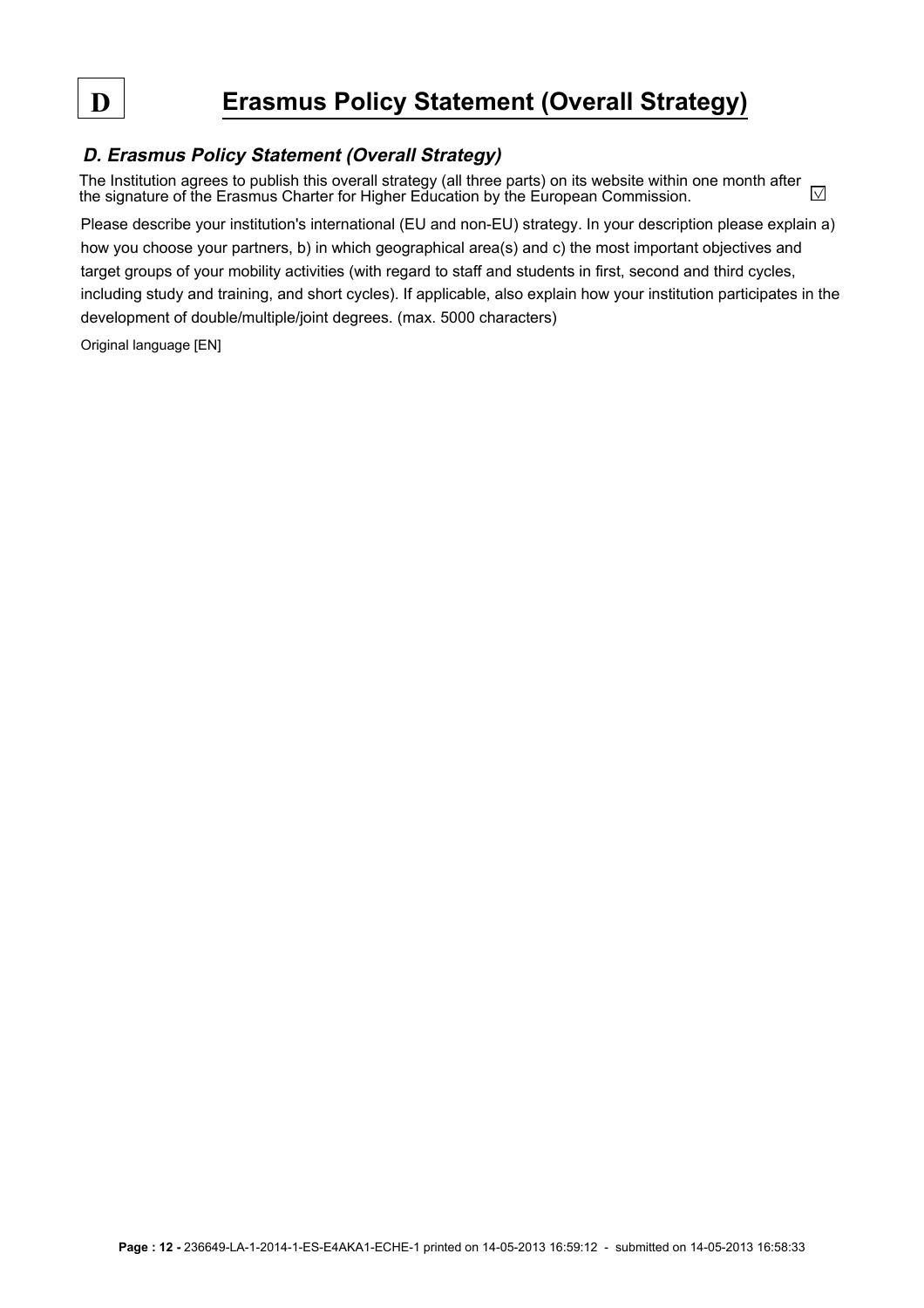#### a) Partners

Our college Institute Carles Vallbona is serious about getting involved in international projects, taking part in most European mobility programmes and Lifelong Learning Programme such as Erasmus, Leonardo and Comenius. We also have agreements of collaboration with Germany, France and Italy, which have been provided by the Catalan Ministry of Education. In the last seven years around 60 of our students have benefited from international exchanges. We have welcomed around 50 foreign students as well.

Future partnerships are also engaged, thanks to visits of foreign staff and students. A good example are the visits of the group of French Head Teachers from the National Syndicate of Head Teachers (http://www.snpct.org/) in 2010 and 2013 (http://www.iescarlesvallbona.cat/activitats-projectes/programes-internacionals/intercanvis/414-visita-leonardo-de-capsdestudi-francesos)

E-twinning projects make more partnerships possible. An example being the project with the French Lycée Jouvet of Taverny-Paris in 2011 in which students of both countries presented their works through Skype (http://www.iescarlesvallbona.cat/oferta-educativa/cicles-formatius/informatica/171-videoconference-history-of-thecomputers-and-programming-languages). Thanks to this first contact, a French teacher of this very Lycée was invited to organize a workshop in which teamwork, problem solving and Project Based Learning was its aim (http://www.iescarlesvallbona.cat/oferta-educativa/cicles-formatius/informatica/176-erasmus-workshop-in-c)

Likewise, international companies which operate in our region, and also have subsidiary installations in other countries, are an open door to start placements in internships both local and abroad. In this way, students can practice in the same company but in two different countries.

Our collaboration in a local Trade Fair for more than 4 years makes it possible to collaborate with the Employment Service of Catalonia. Therefore, our students have access to projects of the European Job Mobility Portal (EURES: http://ec.europa.eu/eures/home.jsp?lang=en)

Last, but not least, seminars organized by the Catalan Ministry of Education are a good platform to meet new possible partners, either foreign ones who participate in the seminar or via other Catalan colleges which introduce them.

## b) Geographical areas

As commented previously, Germany, France and Italy are the main areas in which we work. Baden Württemberg, Rhone Alps and Toscana are the more active regions. As the geographical areas of our partners do not include English speaking countries, one of our intentions is to look for new partnerships in Eastern Europe. In this way, we attempt to improve the level of English language of our students.

## c) Objectives and target groups

Our school is aware of the importance of mobility programmes. The main aim is to offer both professional and personal experience to the students, as placement in foreign countries helps them to adapt to the requirements of the labour market in the framework of the European Union. Specific skills, attitudes and competences are acquired along with an understanding of the economic and social environment of the host countries. Thus their professional mobility is widened, not to mention their personal curriculum and capacity for adjustment to changes, the key to future learning.

Our target group is mainly the students. Therefore, in the following years our priority is to consolidate and increase the number of students who have the possibility to go abroad through placements and academic activities.

Furthermore, thanks to the mobility of teachers, it will be possible for our staff to teach abroad and also attend specific training. The exchange of teachers will also allow contact with foreign experts with whom activities such as short seminars and conferences can be organized.

d)Joint degrees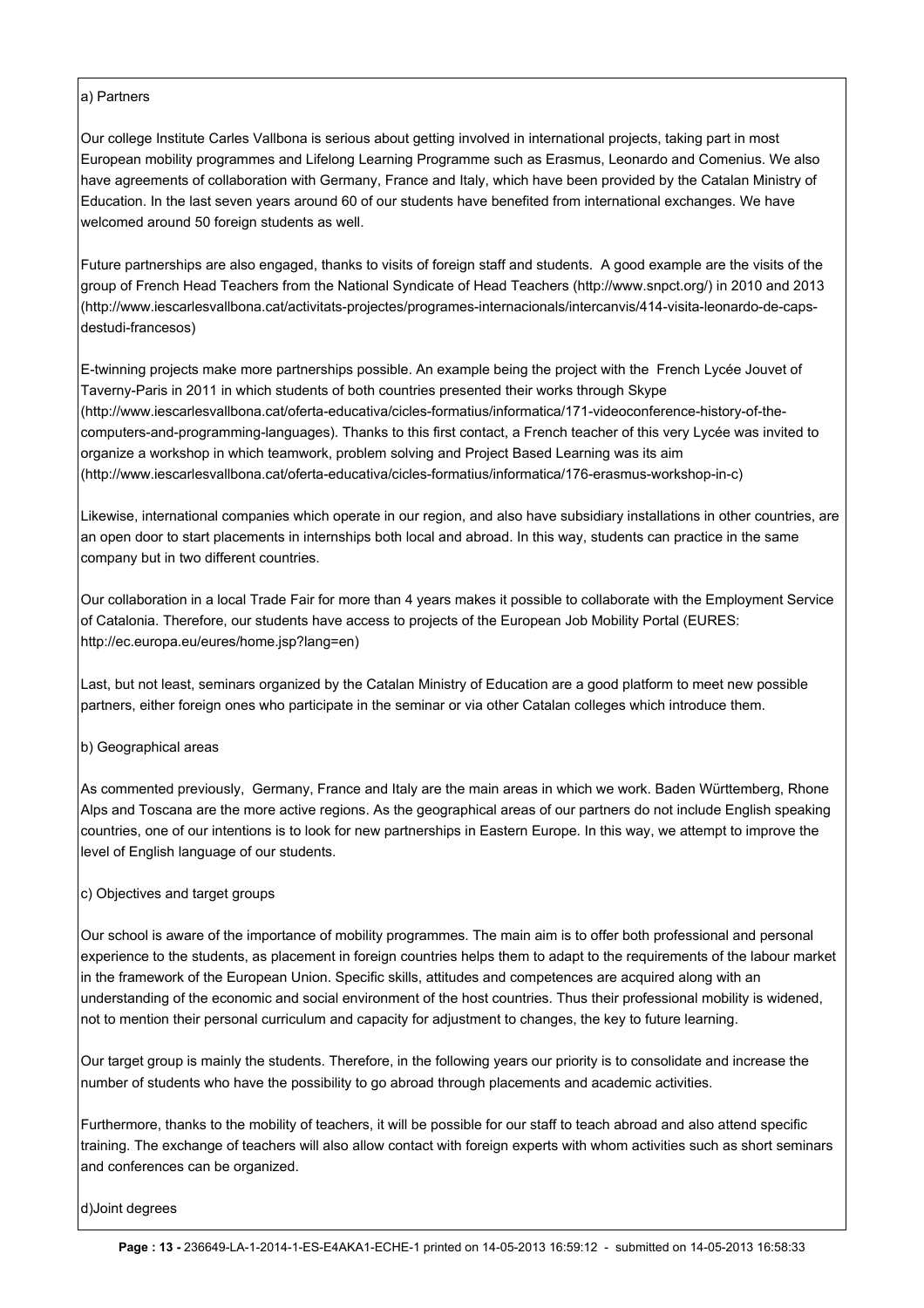Regarding joint degrees, having a course of International Trade in our school will make the exchange of students and staff easier. The college has been asked to take part in the NETINVET programme granted by the EU, under the coordination of the Catalan Ministry of Education, which involves a common profile for the occupation of import-export assistance and a unit-based certification. Its website it is: http://www.netinvet.eu/. Preparatory visits will be organized to guarantee contact between partners.

If applicable, please describe your institution's strategy for the organisation and implementation of international (EU and non-EU) cooperation projects in teaching and training in relation to projects implemented under the Programme. (max. 2000 characters)

#### Original language [EN]

As said, our college is serious about getting involved in international projects. The school has several existing partners and diversified ways to look for more. The number of projects, as well as their quality, will continue to improve.

The quality of each international project is the result of a close collaboration between tutors, teaching staff and the international coordinator. The selection and monitoring of the best students throughout the project is essential. The shortterm priority is to consolidate and extend the number of teachers involved in the international programmes in order to improve their quality.

As part of the curricula, more teachers are now able to teach their lessons in the English language. In this way, we attempt to improve the level of our students´ English and thus prepare them for any international projects.

As also mentioned previously, one of our intentions for the mid-term future is to look for new partnerships in Eastern Europe. E-twinning as well as preparatory visits are good tools to help find new partners.

As for corrective actions, it is noteworthy to mention that our college has followed an increasing trajectory for international projects. So far around 60 students have been placed in foreign companies. However, almost half of them traveled before 2010, before the minimum period to be abroad changed from one to two months. Since that time numbers have dropped. As placements interrupt their academic activities, not all of the students feel comfortable going away temporarily. The extra effort needed on their return may cause their studies to be lengthened, and it is clear that this is not an easy decision for them to make. Since the students are placed in the enterprises in the second year of their two year course, a good presentation of the international projects is highly recommended at the beginning of their studies. In this way, those students interested in traveling abroad can plan their personal strategies in advance.

Please explain the expected impact of your participation in the Programme on the modernisation of your institution (for each of the 5 priorities of the Modernisation Agenda\*) in terms of the policy objectives you intend to achieve. (max. 3000 characters)

Original language [EN]